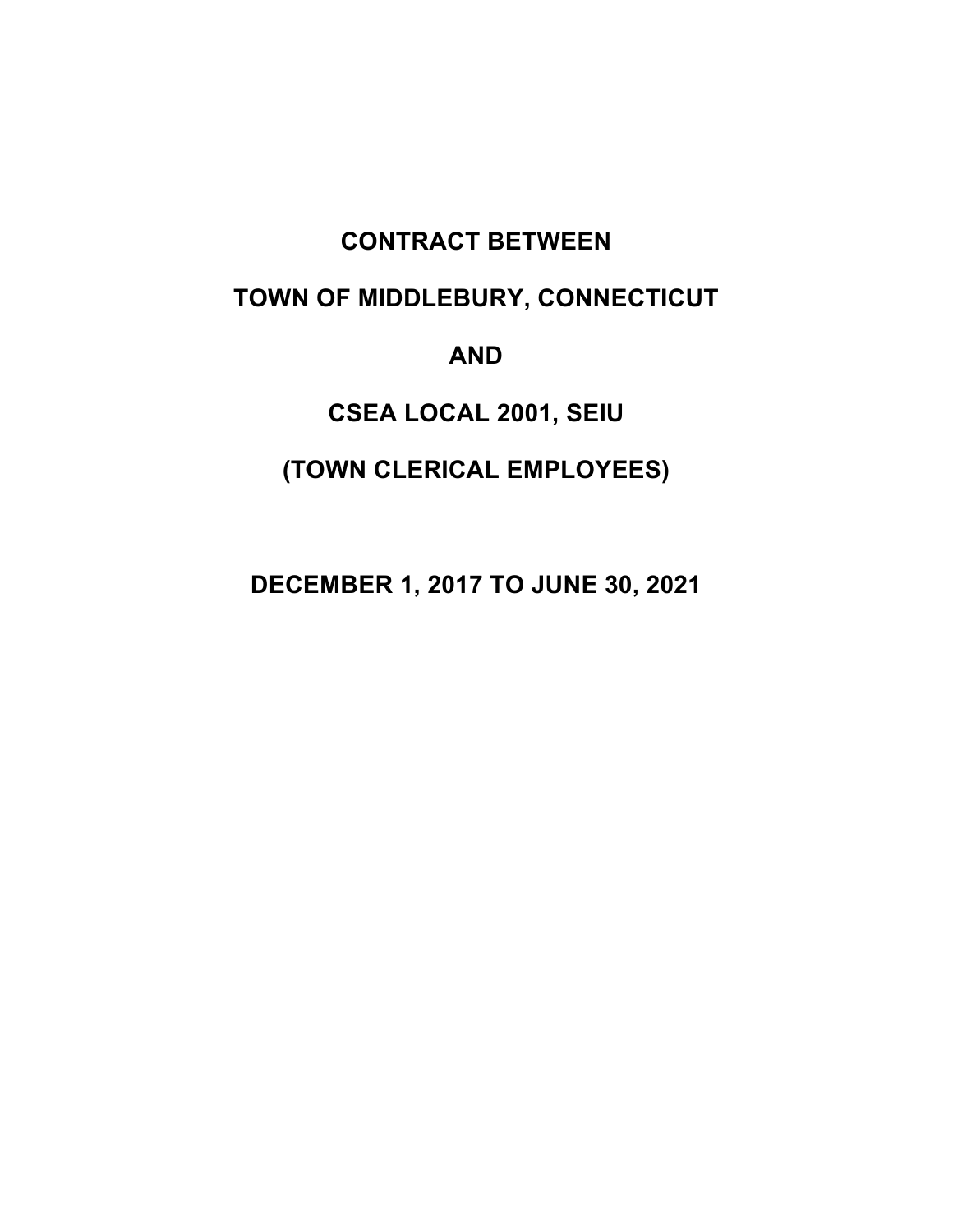## **TABLE OF CONTENTS**

## PAGE NO.

| 1  |
|----|
| 1  |
| 1  |
| 2  |
| 3  |
| 3  |
| 4  |
| 5  |
| 6  |
| 7  |
| 7  |
| 7  |
| 8  |
| 9  |
| 9  |
| 10 |
| 10 |
| 10 |
| 11 |
| 11 |
| 11 |
| 12 |
| 12 |
| 12 |
| 12 |
| 12 |
| 13 |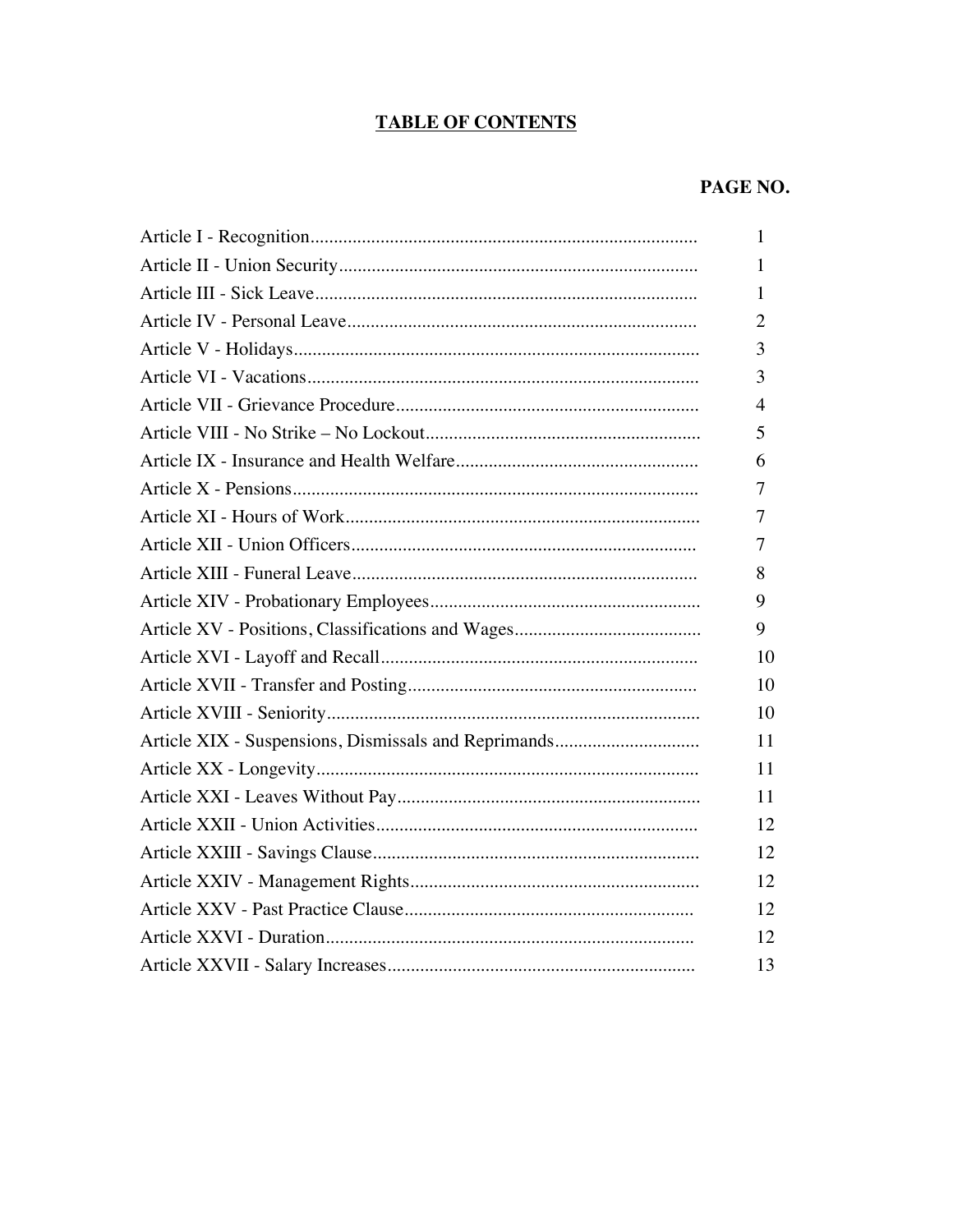#### **ARTICLE I RECOGNITION**

#### **SECTION I:**

In conformance with the decision and certification of the Connecticut State Board of Labor Relations in Case No. ME-4177, decision issued October 18, 1977, the Town of Middlebury, hereinafter referred to as the "Town" or the "Employer", hereby recognizes CSEA Local 2001, SEIU, hereinafter referred to as the "Union" as the sole and exclusive bargaining agent for all permanent full-time employees and all permanent part-time employees working 20 hours or more, for the purpose of collective bargaining with respect to wages, hours and other conditions of employment.

The parties agree that the positions of Selectman's Secretary and Secretary to the Chief of Police are confidential positions and not bargaining unit positions.

When the Selectman's Secretary or Secretary to the Chief of Police must be absent from duty for any reason, bargaining unit personnel shall be required to perform those portions of the duties of those positions which are consistent with general clerical duties and will not be required to perform duties of a supervisory or confidential nature.

#### **SECTION II:**

The following definitions are applicable to this Agreement:

A. The phrase "permanent full-time employees" means those employees who are regularly scheduled to work 35 or more hours per week.

B. The phrase "permanent part-time employees" means those employees who are regularly scheduled to work between 20 and 35 hours per week.

#### **ARTICLE II UNION SECURITY**

#### **SECTION I:**

Each employee who, on the effective date of this Agreement, is a member of the Union, shall, as a condition of employment, maintain his/her membership in the Union. Each employee hired on or after the date of execution of this Agreement shall, as a condition of employment, become a member of the Union within thirty (30) days after the hiring date or the effective date of this Agreement, which ever is later, and maintain his/her membership in the Union. Any employee who fails to comply with this requirement shall be discharged by the Town within thirty (30) days after receipt of written notice to the Selectmen from the Union that this provision has not been complied with by the affected employee. This Union agrees to defend and hold the Town harmless as a result of any action the Town is required to take as a result of any written notice given it by the Union as per the provisions of the preceding sentence, provided the Town has notified the employee prior to such employee's employment by the Town and has obtained from such employee an acknowledgment, in writing, that the employee is subject to such condition of employment.

### **SECTION II:**

Employer will deduct from the wages of all employees who are Union members and who have presented a signed checkoff card to the Employer, regular monthly dues and initiation fees of the Union and agrees to remit to said Union all such deductions. All deductions shall be made from the first (1st) pay each month. The Union agrees that it will save the Employer harmless from any damages incurred by reason of carrying out the provisions of this Agreement.

#### **ARTICLE III SICK LEAVE**

#### **SECTION I:**

1-1/4 days per month sick leave cumulative to a maximum of one hundred fifty (150) days shall be granted to the employee with full pay, for each day of absence, for sickness, provided they have accrued cumulative sick days credited to them.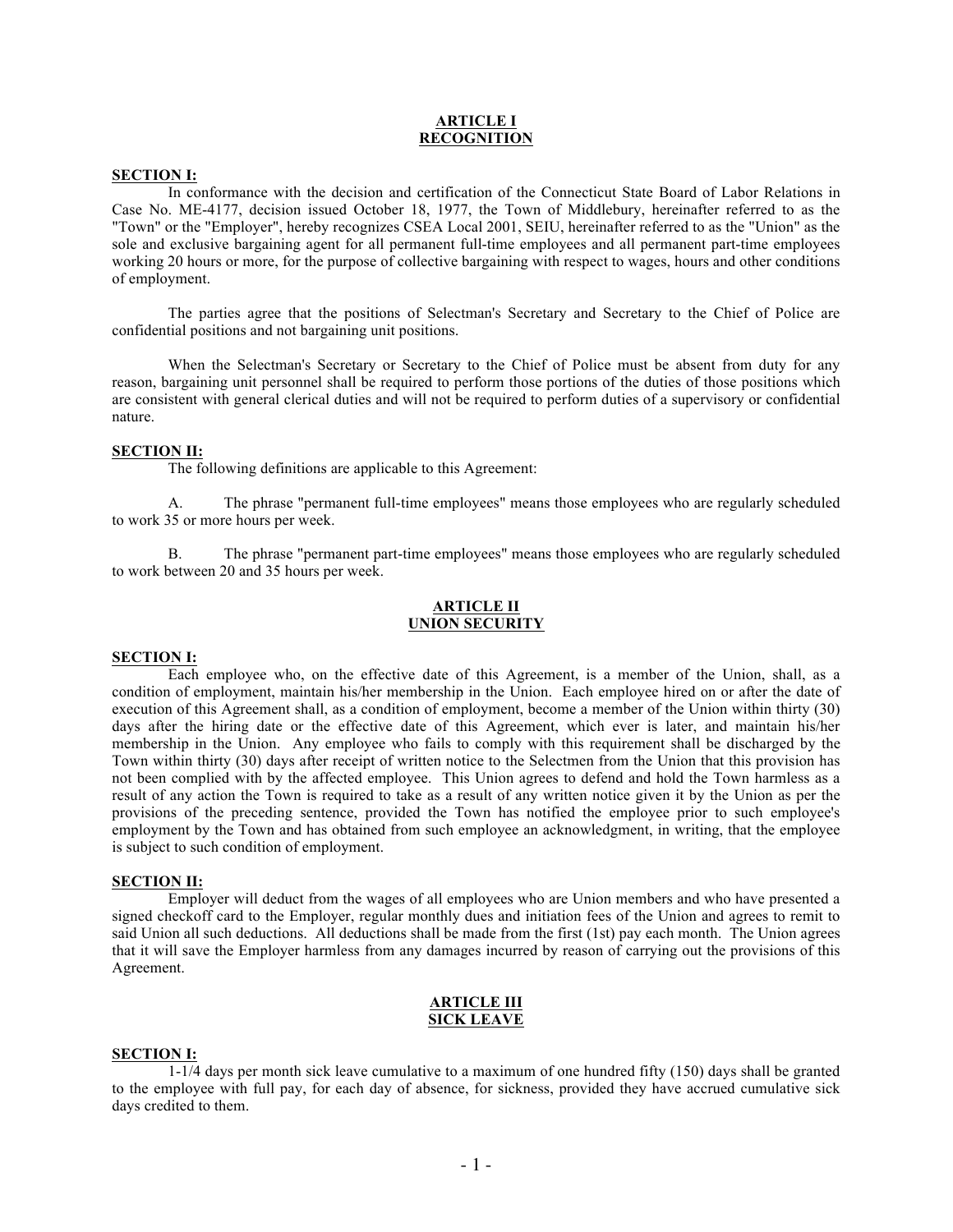#### **SECTION II:**

Sick leave for part-time employees covered by this Agreement shall be based on a prorated system.

#### **SECTION III:**

A doctor's certificate will be necessary for five (5) consecutive work days of absence if requested by his/her immediate supervisor.

#### **SECTION IV:**

For absence from work because of illness or injury (which illness or injury is not compensable under the Connecticut Worker's Compensation Act) or absence from work for medical or dental treatment which cannot be scheduled during the employee's non-working hours, sick leave shall be granted without loss in the employee's normal pay to the extent of the employee's sick leave eligibility as prescribed in Section 1 hereof.

#### **SECTION V:**

Any injury or physical disability which arises out of, and in the course of, an employee's employment with the Town shall be compensated for in accordance with the Worker's Compensation laws of the State of Connecticut.

#### **SECTION VI:**

Upon retirement from employment with the Town, or upon voluntary termination after an employee's rights have vested under the pension plan, an employee shall receive payment for thirty percent (30%) of all unused sick leave accumulated up to a maximum of thirty percent (30%) of one hundred fifty (150) days.

#### **SECTION VII:**

In the event a member of the bargaining unit becomes ill and is required to be absent from work for an extended period of time, and in the course of said illness exhausts all accumulated sick time, other bargaining unit members may lend to said ill employee a total of fifteen (15) sick days in any one contract year. The loaning of sick time in accordance with this provision shall be subject to approval by the First Selectman.

Sick Leave Bank. Sick leave days donated to the sick leave bank will be capped at one hundred (100) days. Each eligible employee may request use up to the maximum of one hundred (100) days if supported by an appropriate medical certificate. If more than one employee requests sick leave bank usage, the number of days contained in the sick leave bank will be distributed on an equal basis until the sick leave bank is exhausted.

Employees may contribute sick leave days to the bank at the rate of two (2) days per year until the maximum one hundred (100) days is accumulated. Thereafter, each employee may only contribute one day of sick leave to the bank per year to replace any day(s) used which cause the maximum number of days to decrease to less that one hundred (100) days.

Employee donation of sick leave will be on a strictly voluntary basis. However, any employee not contributing to the sick leave bank will be excluded from participation.

#### **SECTION VIII:**

The Town may realign all sick time to the fiscal year.

#### **ARTICLE IV PERSONAL LEAVE DAYS**

#### **SECTION I:**

Permanent full-time employees shall be granted three (3) personal days as time off with pay within any given contract year, subject to the demands of service as determined by the employee's supervisor, provided the employee is an employee (as defined in this Agreement) on the date of the requested personal days and further provided that the employee has satisfactorily completed his/her probationary period as a new employee. A personal day may not be carried over to the following contract year, and except in an emergency situation, a request for a personal day shall be made by the employee to his/her supervisor at least one (1) week prior to the requested date for personal leave, in writing. As used herein, the phrase "contract year" shall mean a one year (12 month) period of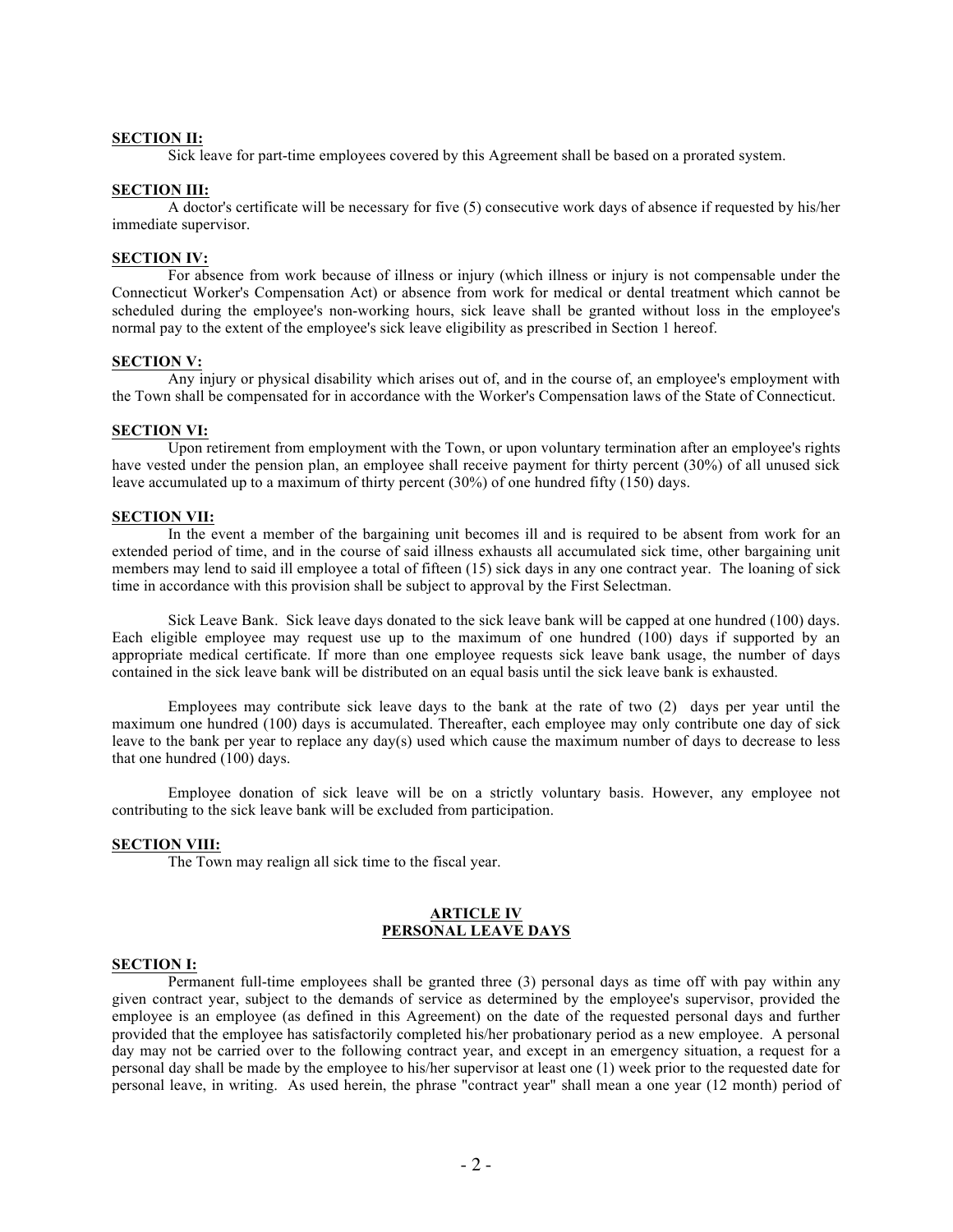time commencing on the date of execution (signing) of this Agreement, or on an annual anniversary date thereof, and continuing for a period of twelve (12) months from said date.

#### **SECTION II:**

The Town may realign all personal to the fiscal year.

#### **ARTICLE V HOLIDAYS**

### **SECTION I:**

The following days are hereby designated as holidays, and they shall be paid for, at the employee's normal rate of pay for one work day, under the following conditions when not worked:

- 1. New Year's Day<br>2. Washington's Bir
- Washington's Birthday
- 3. Lincoln's Birthday
- 4. Good Friday
- 5. Memorial Day
- 6. Independence Day<br>7. Labor Dav
- Labor Day
- 8. Columbus Day
- 9. Veteran's Day<br>10. Thanksgiving
- Thanksgiving Day
- 11. Day after Thanksgiving
- 12. Martin Luther King Day
- 13. Christmas Day

#### **SECTION I (a):**

To qualify for the above (Section I) holiday pay, the employee must be in pay status for the last scheduled working day prior to, and the first scheduled working day subsequent to, the holiday.

#### **SECTION I (b):**

Any employee who is scheduled to work on any of the holidays enumerated in Section I hereof, and does so work, shall receive his/her full holiday pay, prescribed by Section I hereof, plus premium pay amounting to two (2) times his/her regular hourly rate of pay for the number of hours he works on the holiday.

#### **SECTION II:**

If a holiday occurs during any employee's paid sick leave, he/she shall receive full holiday pay, prescribed by Section 1 hereof, for that day, but the day shall not be charged against his/her sick leave allowance.

#### **ARTICLE VI VACATIONS**

#### **SECTION I:**

For the purposes of the Article, the phrases "vacation time off" or "vacation" shall refer to annual leave with pay; which annual leave shall be paid for at the employee's normal rate of pay for one work day for each day of such leave.

#### **SECTION II:**

Each employee shall receive vacations with pay in accordance with the following vacation schedule:

| 1 year of service   | 2 weeks vacation            |
|---------------------|-----------------------------|
| 5 years of service  | 3 weeks vacation            |
| 10 years of service | 3 weeks and 1 day vacation  |
| 11 years of service | 3 weeks and 2 days vacation |
| 12 years of service | 3 weeks and 3 days vacation |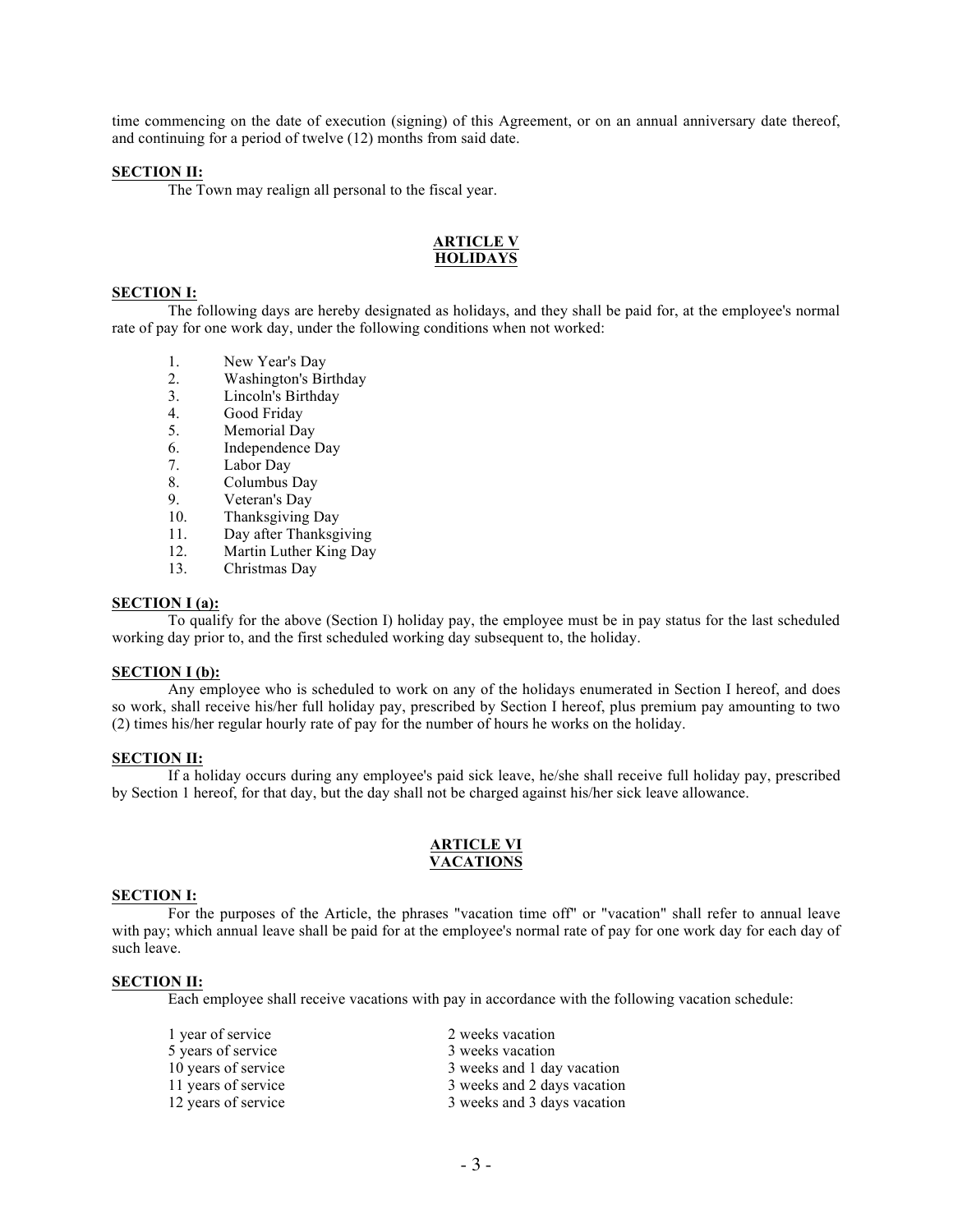| 13 years of service | 3 weeks and 4 days vacation |
|---------------------|-----------------------------|
| 14 years of service | 4 weeks vacation            |
| 15 years of service | 4 weeks and 1 day vacation  |
| 16 years of service | 4 weeks and 2 day vacation  |
| 17 years of service | 4 weeks and 3 days vacation |
| 18 years of service | 4 weeks and 4 days vacation |
| 19 years of service | 5 weeks vacation            |
| 20 years of service | 5 weeks and 1 day vacation  |
| 21 years of service | 5 weeks and 2 day vacation  |
| 22 years of service | 5 weeks and 3 days vacation |

#### **SECTION III:**

Vacations shall be granted in accordance with the employee's seniority.

#### **SECTION IV:**

Vacation must be requested by March 15th of each year. These requests will be made directly to the immediate supervisor. He/she shall grant the request in accordance with the employee's seniority. Any employee who has not selected vacation by that date shall be precluded from exercising seniority rights for vacation periods previously selected by junior employees.

#### **SECTION V:**

A permanent part-time employee shall be granted vacation time off in accordance with the Section II formula, and his/her vacation pay will be based upon his/her normal week's pay for a normally scheduled work week.

#### **SECTION VI:**

An employee is encouraged to take their vacation time off in blocks of five (5) consecutive days except that any annual vacation may be taken in increments of one (1) to four (4) working days with the approval of the employees immediate supervisor.

#### **SECTION VII:**

An employee shall have the option for lump sum payment of accrued vacation upon termination for any reason.

#### **SECTION VIII:**

Three (3) weeks (fifteen days) of vacation may be carried over to the following year with written permission of an employee's supervisor.

#### **SECTION IX:**

The Town may realign all vacation to the fiscal year.

#### **ARTICLE VII GRIEVANCE PROCEDURE**

#### **SECTION I:**

A grievance shall be defined as a dispute between the Town and the Union or an employee and the Town involving an alleged violation, misapplication, or misinterpretation of a specific provision of this Agreement, or alleged discrimination, or unhealthy and/or unsafe working conditions. The Union has appointed a steward to have charge of grievances and also to discuss with the employer disputes or matters of mutual interest which may arise between the Town and the Union. It is hereby agreed that the First Selectman or his representative will confer with such steward from time to time, as grievances or disputes or matters of mutual interest may arise, and an earnest effort shall be made to settle such disputes in the following manner:

#### **SECTION II:**

Any employee shall have the right to give notice of any grievance to his Steward, after obtaining permission from his supervisor, provided that the grievance has not previously been resolved after discussion between the supervisor and the alleged aggrieved employee. After obtaining permission from his supervisor, the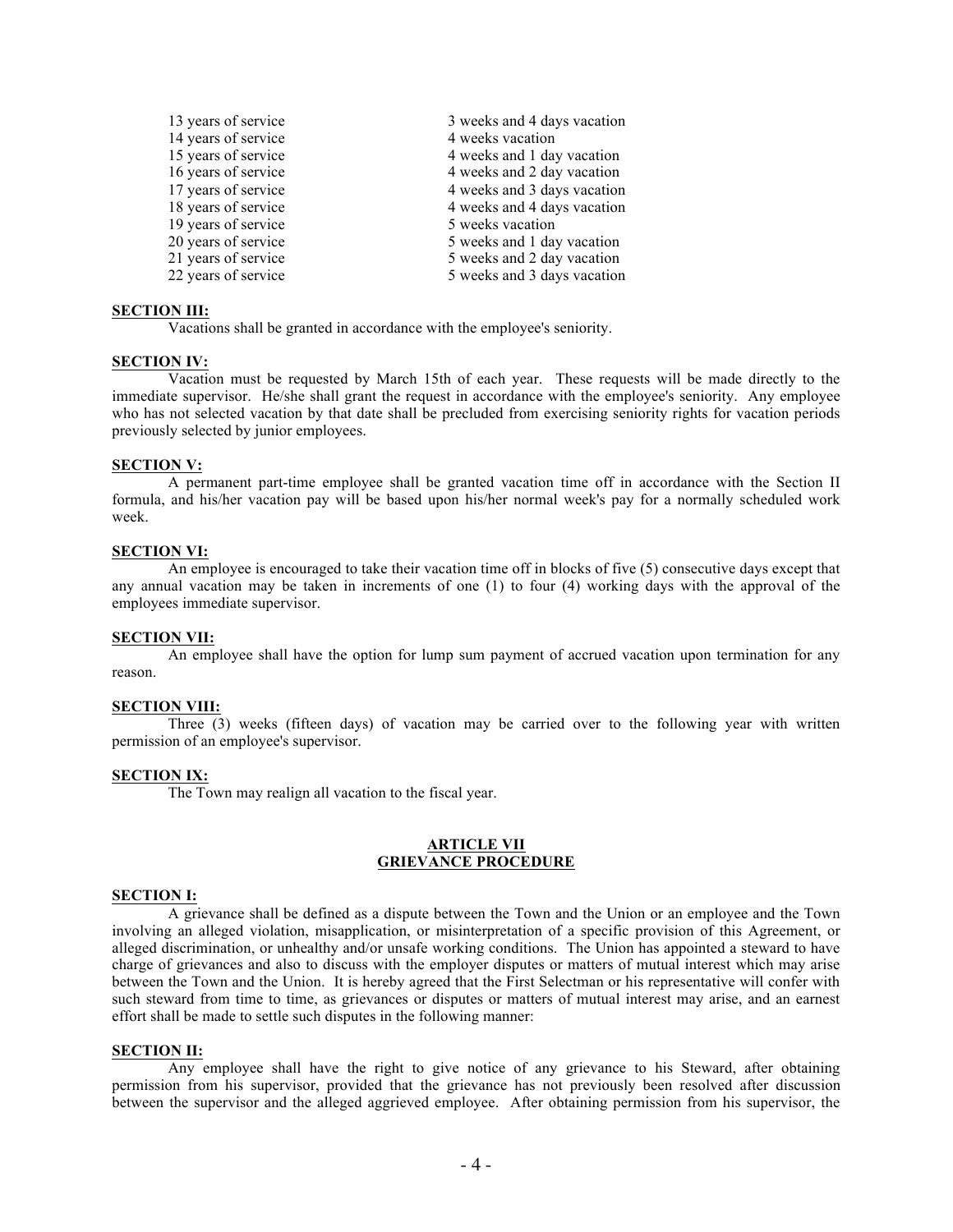Steward may investigate or attend the grievance. The permission of the supervisor shall not unreasonably be withheld provided there is no interference with the normal operation of the work which is scheduled to be performed by the Steward.

#### **SECTION III:**

No grievance shall be processed to any step of the grievance procedure unless the grievance shall first be filed in writing with the appropriate person in the appropriate step of the grievance proceeding within fifteen (15) working days of the occurrence of the event which gave rise to the grievance or within fifteen (15) working days of the time when the grievant knew or should have known of the occurrence of said event.

#### **SECTION IV:**

Any grievance, as defined herein, shall be processed as follows:

**STEP 1** - Between the Union business representatives and the First Selectman or his representative. The grievance shall be reduced in writing, in triplicate, and shall set forth the date, time, place, and nature of the grievance and the Article(s) and/or Section(s) of this Agreement, which is alleged to have been violated. The written decision of the Town shall be given within one week (7 days) after all the facts have been presented at a meeting between the Union business, all representatives and the First Selectman (or his representative), and the decision shall be final unless appealed by the Union or the Town to the next step within one week (7 days) of the date of the said written decision.

**STEP 2** - In the event the grievance consists of an alleged violation or misapplication or misinterpretation of a specific provision of this Agreement, then either the Union or the Town may submit the matter to the Connecticut State Board of Mediation & Arbitration to provide arbitration service. The request for Mediation & Arbitration, in writing, with copies to the other party by Certified Mail, Return Receipt Requested, within the said one week (7 days) period subsequent to the written decision in Step 1 hereof. The Union and the Town agree and understand that it is the policy of the State Board of Mediation  $\&$  Arbitration to utilize mediation service prior to the submission of a grievance to the State Board of Arbitration for arbitration service. (The Union and the Town agree with this policy and agree to cooperate with the State Mediator.)

The decision of the Arbitrator, or of the Arbitration panel, in Step 2 hereof, shall be final and binding on both parties, subject to appeal to the Superior Court, as per the provisions of the Connecticut Arbitration Statute. The fees of the Arbitrator, or the Arbitration Panel, if any, shall be borne equally by the parties.

The authority of the Arbitrator, or the Arbitration Panel, shall be limited to the interpretation and application of the provisions of this Agreement. Said Arbitrator, or Arbitration Panel, shall have no authority to add to, or subtract from the terms and provisions of this Agreement.

#### **SECTION V:**

The Town may terminate from employment any probationary employee who is determined by the Town to not have satisfactorily completed said probationary period, and said employee will not have access to the grievance and arbitration procedure for purposes of contesting said termination.

#### **SECTION VI:**

All records pertaining to the employee's work history shall remain in his/her file as required by law. Any employee receiving non-serious discipline (reprimand or suspension of less than three (3) days) may petition his/her Department head (First Selectman or Chief of Police) after one year from the imposition of said discipline for removal of a record of said discipline from his/her personnel file. If during that year there has been no other disciplinary action taken against said employee, the Department head shall remove said disciplinary record.

#### **ARTICLE VIII NO STRIKE - NO LOCKOUT**

During the life of this Agreement, there shall be no strike, slowdown, suspension, or stoppage of work in any part of the Town's operations by any employee or employees or by the Union, nor shall there be any lockout by the Town in any part of the Town's operation covered by this Agreement.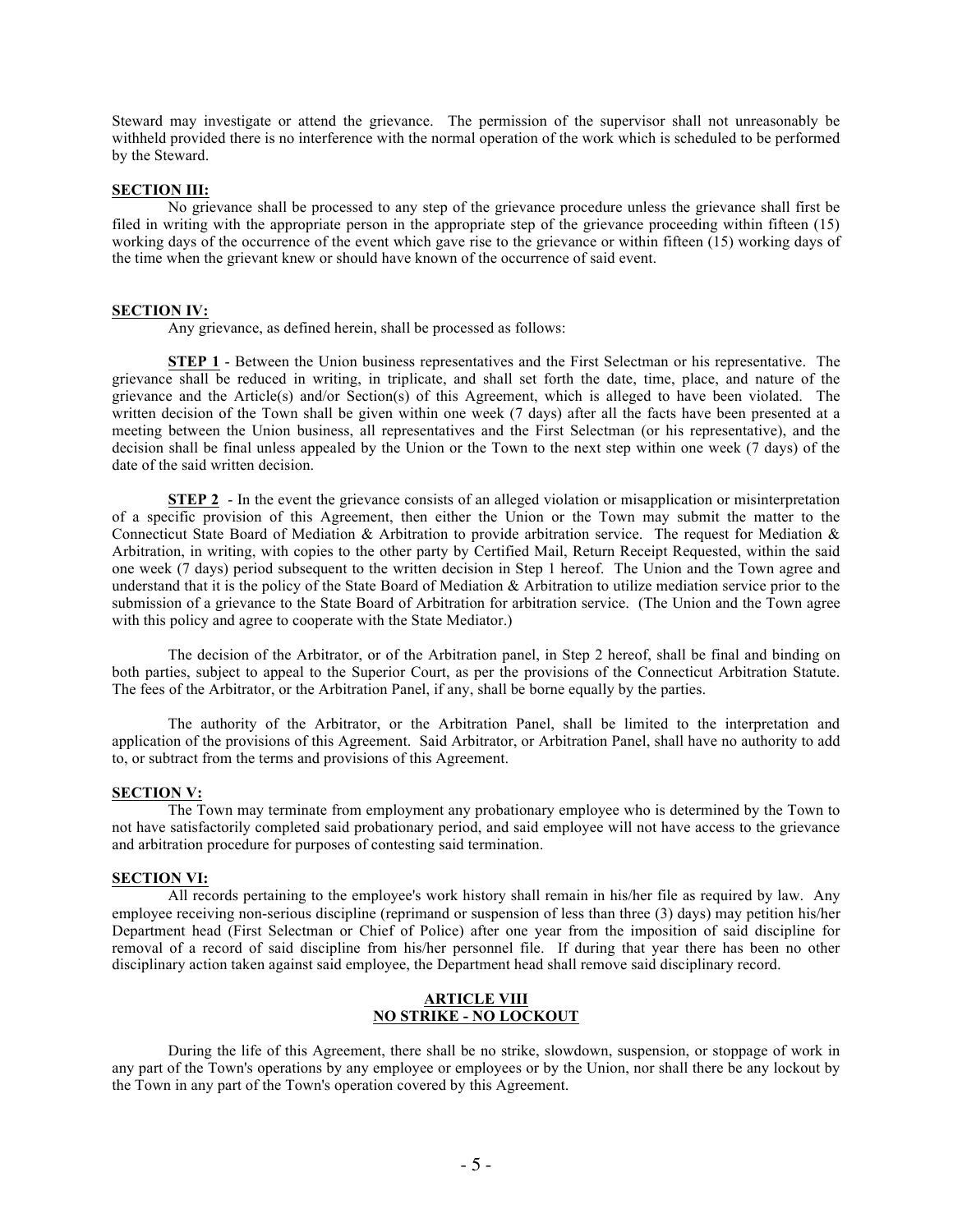#### **ARTICLE IX INSURANCE AND HEALTH WELFARE**

#### **SECTION I:**

The Town agrees to continue, at no cost to the employee, term life insurance coverage in an amount equal to one and one-half (1.5) times the annual income earned by said employee.

#### **SECTION II:**

The Town agrees to provide health insurance coverage for each employee and his/her dependents, which coverage shall be "substantially equivalent" to the coverage currently in effect, through the Anthem Lumenos HSA Plan.

Effective July 1, 2018, active employees shall pay 5% of the Deductible for the health insurance coverage.

Effective July 1, 2019, active employees shall pay 10% of the Deductible for the health insurance coverage.

Effective July 1, 2020, active employees shall pay 20% of the Deductible for the health insurance coverage.

Effective July 1, 2018, active employees shall pay thirteen percent (13%) of the total cost of health benefits (medical, dental, optical) for the employee and his / her dependents. The co-share of premium amount will remain at thirteen percent  $(13%)$  for the life of the contract..

Any employee may elect, during any open enrollment period, to "buy-up" to obtain coverage under the Anthem Century Preferred Plan, and shall pay (in addition to percentage co-shares of premiums specified above) the full (100%) cost difference to the Town for the Anthem Century Preferred Plan (i.e. 100% of the difference between the premium paid by the Town for the Anthem Century Preferred Plan for that particular employee and the premium paid by the Town for the Anthem Lumenos Plan for that employee).

Any employee who chooses not to subscribe to the Health benefits as set forth above shall be paid a stipend in the sum of \$2050.00 per annum, pro rated for the period of time such benefits are not received. Any such employee opting to be reinstated to health insurance coverage shall reimburse the Town on a pro-rata basis for any period of time for which that employee was paid the stipend.

#### **SECTION III:**

Any questions concerning the interpretation and the related matters of insurance, including Connecticut Anthem Insurance policies, will be determined by the master policy issued by the appropriate insurance carrier, including Anthem Insurance Company.

#### **SECTION IV:**

Any employee who retires prior to his / her 65th birthday may continue health insurance coverage for the employee and his / her spouse with the Town's Group Insurance Carrier at the sole expense of the retired employee, who shall pay monthly premiums to the Fiscal Office of the Town of Middlebury. Said employee shall be entitled to continue said coverage until the age of 65. Any retired employee and his / her spouse, who is enrolled with the Town's Group Insurance Carrier may, upon reaching the age of 65, enroll for Medicare Supplement Insurance Coverage at the sole expense of the retired employee and shall make monthly payments as set forth herein.

#### **SECTION V:**

The Town agrees to provide an insurance policy providing non-occupational sickness and accident insurance paying weekly payments in the amount of two-thirds (2/3) of the employee's weekly pay with a maximum of eight-hundred (\$800.00) dollars for a maximum period of fifty-two (52) weeks benefits commencing with the fifteenth  $(15<sup>th</sup>)$  day of absence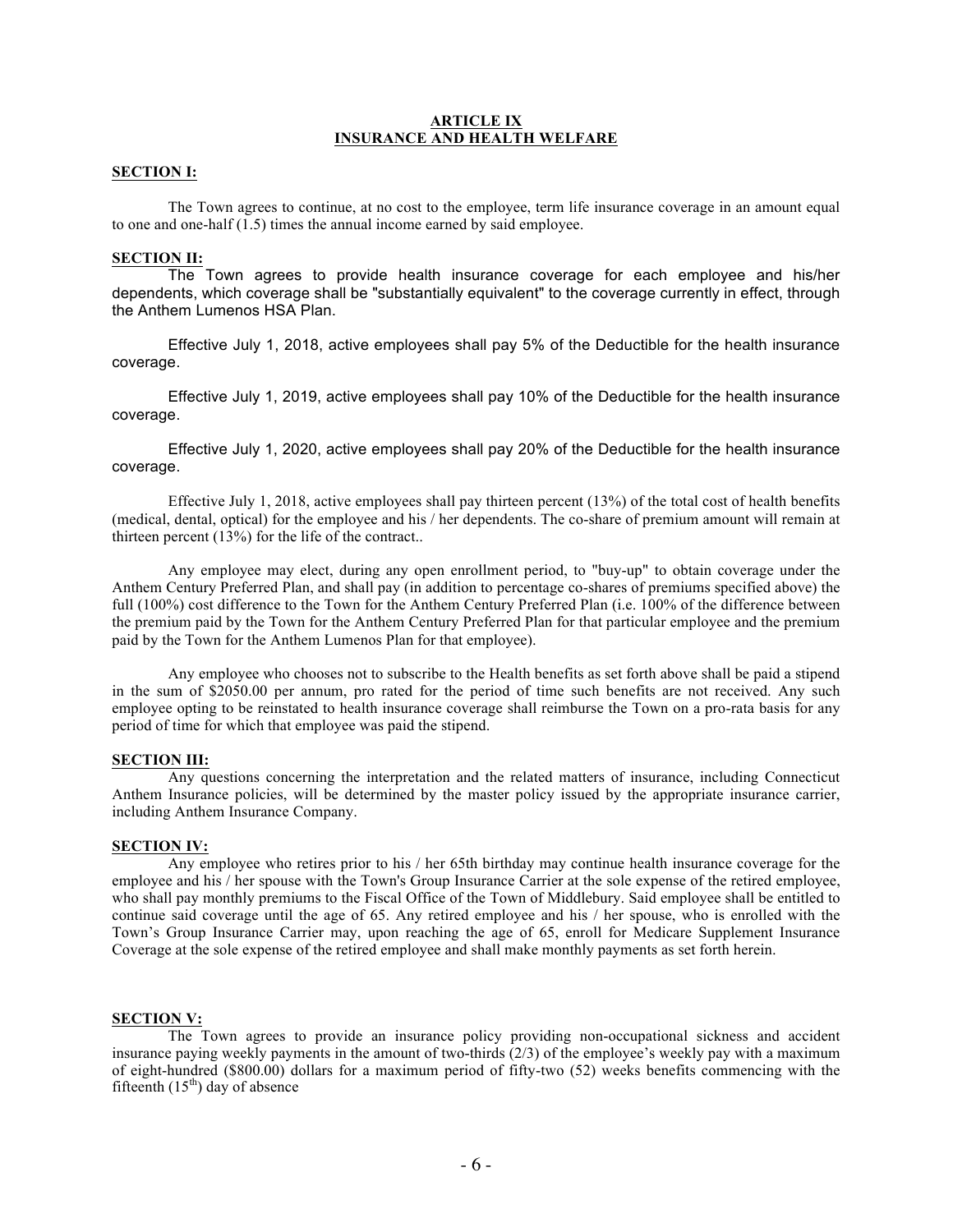#### **SECTION VI**:

Effective July 1, 2018, the Town will purchase for all active employees, the Sun Insurance Long Term Disability coverage (or substantially equivalent coverage) for the life of the contract.

#### **ARTICLE X PENSIONS**

#### **SECTION I:**

The Town agrees to amend the existing pension coverage for all employees in the bargaining unit under the "Town of Middlebury Retirement Plan" as follows:

To provide a pre-retirement death coverage providing that if a married employee dies after becoming eligible for early retirement (age 55 with 10 years of service), his or her spouse would become eligible to receive a survivor benefit equal to one-half of the benefit which the employee could have received if he or she had retired just prior to death and elected a joint and 50% survivor annuity.

To reduce the normal retirement age from age 65 with ten years of service to age 60 with ten years of service.

Effective December 1, 2017, each Bargaining unit member shall contribute 4.1% of gross payroll to the pension fund, by payroll deduction.

#### **SECTION II:**

Defined Contribution Pension Plan: Those employees hired on or after July 1, 2012 shall become members of the Middlebury Defined Contribution Plan as developed by the Middlebury Retirement Plan Committee, as approved at a Town Meeting on August 25, 2011.

#### **ARTICLE XI HOURS OF WORK**

#### **SECTION I:**

The established work week for Secretaries and Clerks shall be five (5) days, Monday - Friday consisting of seven (7) hours a day for a total of thirty-five (35) hours a week.

Effective January 1, 2015, those employees working in the Town Hall will have a work day from 8:00 a.m. to 4:00 p.m., subject to approval of this change by the Supervisor's Bargaining Unit.

#### **ARTICLE XII UNION OFFICERS**

#### **SECTION I:**

The Town recognizes the right of the Union to designate a chapter President from the Town's seniority list for this bargaining unit. The authority of the President, so designated by the Union, shall be limited to, and shall not exceed, the following duties and activities:

1. The investigation and presentation of grievances to the designated representative of the Selectman, in accordance with the provision of this Agreement.

2. The collection of dues when authorized by appropriate Union action.

3. The transmission of such messages and information which shall originate with, and are authorized by, the Union or its officers, provided such message and information

a. Have been reduced to writing, or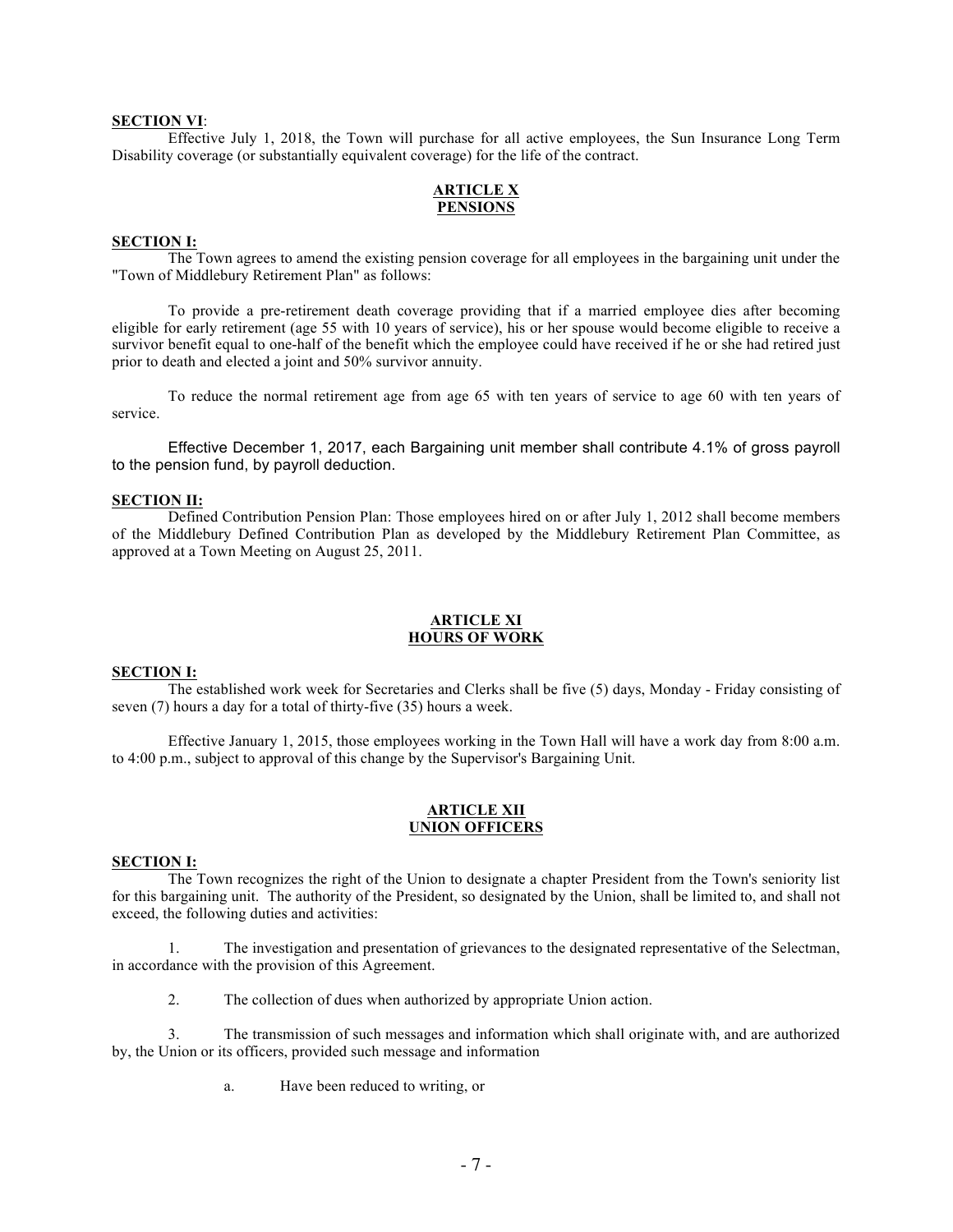b. If not reduced to writing, are of a routine nature and do not involve work stoppages, slowdowns, refusal to handle goods, or any other interference with the Town's business.

A President shall have no authority to take strike action or any other action interrupting the Town's business. The Town recognizes these limitations upon the authority of the President and shall not hold the Union liable for any unauthorized acts. The Town, in so recognizing such limitations, shall have the authority to impose proper discipline, including discharge, in the event the President has taken strike action, slowdown, or work stoppage in violation of this Agreement.

#### **SECTION II:**

The President shall be permitted reasonable time off to investigate, present and process grievances on the Town's property without loss of time or pay during his/her regular working hours, if necessary, provided there is no interruption of the Town's operation. Any time spent handling grievances during the President's regular working hours, if it is necessary to process and/or handle the grievances, shall be considered working hours in computing the compensation to which the Steward will be entitled for the work week.

#### **ARTICLE XIII FUNERAL LEAVE**

#### **SECTION I:**

In each instance encountered, an employee shall be granted leave without loss of pay, to be called Funeral Leave, in the event of death in the employee's immediate family, provided:

a. There is notification to his supervisor;

b. The "immediate family" shall be defined to mean father, mother, spouse, son, daughter, brother, sister, mother-in-law, father-in-law, stepchild of employee, grandfather, grandmother, brother-in-law, sister-in-law, aunt, uncle, nieces, nephews, and grandchildren;

c. The purpose of time off with pay is to attend the funeral ceremony or cremation services.

#### **SECTION II:**

Compensation of absence for funeral leave for each day for which compensation is authorized shall be paid at the employee's regular hourly rate for not more than eight (8) hours pay for each day of authorized funeral leave.

#### **SECTION III:**

Payment for funeral leave shall not exceed the following number of days:

- a. Niece and nephew: one (1) calendar day.
- b. Spouse: five (5) calendar days.

c. All others: not to exceed three (3) calendar days or the day beyond the date of the funeral, (whichever occurs first), except that for father, mother, child, stepchild and grandchild, the employee may take an addition two (2) days, chargeable to sick time, and without medical certification, if emotional or psychological distress prevents that employee from working.

#### **SECTION IV:**

An employee shall not be compensated for absence, for claimed funeral leave, on days when the employee is not scheduled to work because of vacation or because the employee's work schedule for that work week did not require him/her to work on one or more of the days between date of death and the date of the burial (or in the event of the death of a spouse, for the aforesaid five [5] calendar day period).

#### **SECTION V:**

It is agreed that the Town may require the employee to furnish verification of the date of death, date of funeral, and the relationship of the deceased.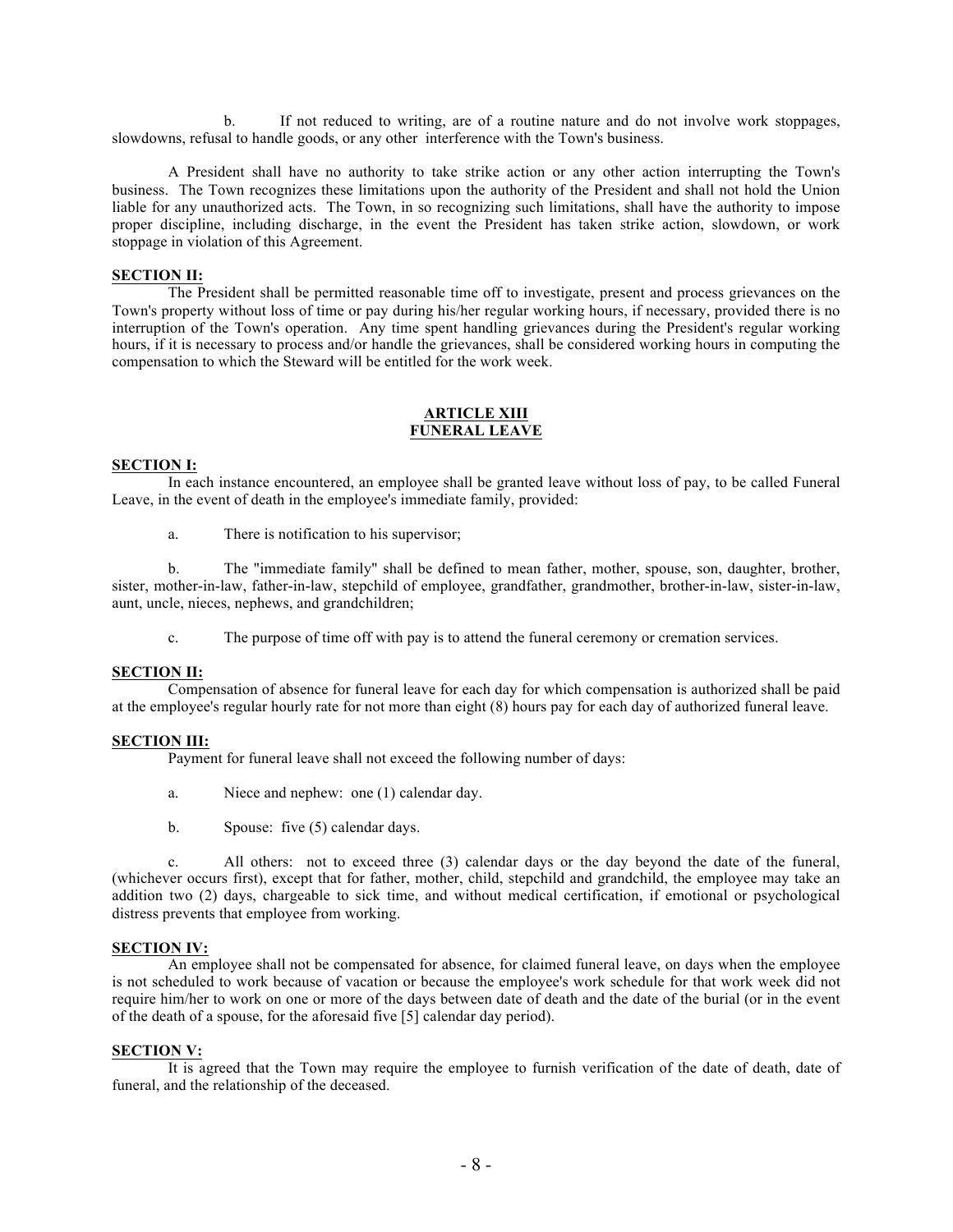#### **ARTICLE XIV PROBATIONARY EMPLOYEES**

The parties agree that anything in the Article XXIV (Management Rights Article) to the contrary notwithstanding, newly hired secretarial and clerical employees (that is, employees hired subsequent to the date of execution of this Agreement) must serve a probationary training period (for purposes of evaluation of their performance by the Selectman as employees who are covered by this Bargaining Unit) of six (6) months. Newly hired dispatchers shall serve a probationary period of twelve (12) months. A probationary employee may be terminated by the Town for any reason whatsoever during the probationary period and shall not have access to the grievance and arbitration procedure for purposes of contesting said termination.

#### **ARTICLE XV POSITIONS, CLASSIFICATIONS AND WAGES**

#### **SECTION I:**

As heretofore indicated in previous sections and articles of this Agreement, the bargaining unit covered by this Agreement consists of the positions of Police Department Records Administrator and Town Hall Clerical personnel. In the event that permanent full time (that is, more than 20 hours a week) clerical help is hired in the Police Department, the precise salary schedule will be subject to negotiation after the Board of Selectmen has prescribed the job specifications and job requirements. This provision shall have application only in the event that new clerical help is hired in the Police Department whose duties and job description are substantially different from the present duties and job description performed by the Police Secretary.

#### **SECTION II:**

The parties agree that all new employees hired for bargaining unit positions shall serve a probationary period as defined in Article XIV and be paid at the rate of one (\$1.00) dollar per hour below the Step 1 rate set forth in the attached salary schedule.

#### **SECTION III:**

All employees hired subsequent to the execution of this Agreement who have satisfactorily completed the probation period shall advance to Step I of the Salary Schedule. Each employee who has served one (1) year in Step I shall advance to Step II on the anniversary date of the completion of their probation.

#### **SECTION IV:**

The parties further agree that those positions up-graded to Clerk II shall be required to train and achieve a level of competence which enables them to perform data entry and other required activity related to computerization of the functions which they perform.

#### **SECTION V:**

Those employees filling in as clerk for Board and Commissions shall receive a minimum of four (4) hours straight time for each meeting attended and shall receive time and one-half for all hours over four (4) on an hour for hour basis.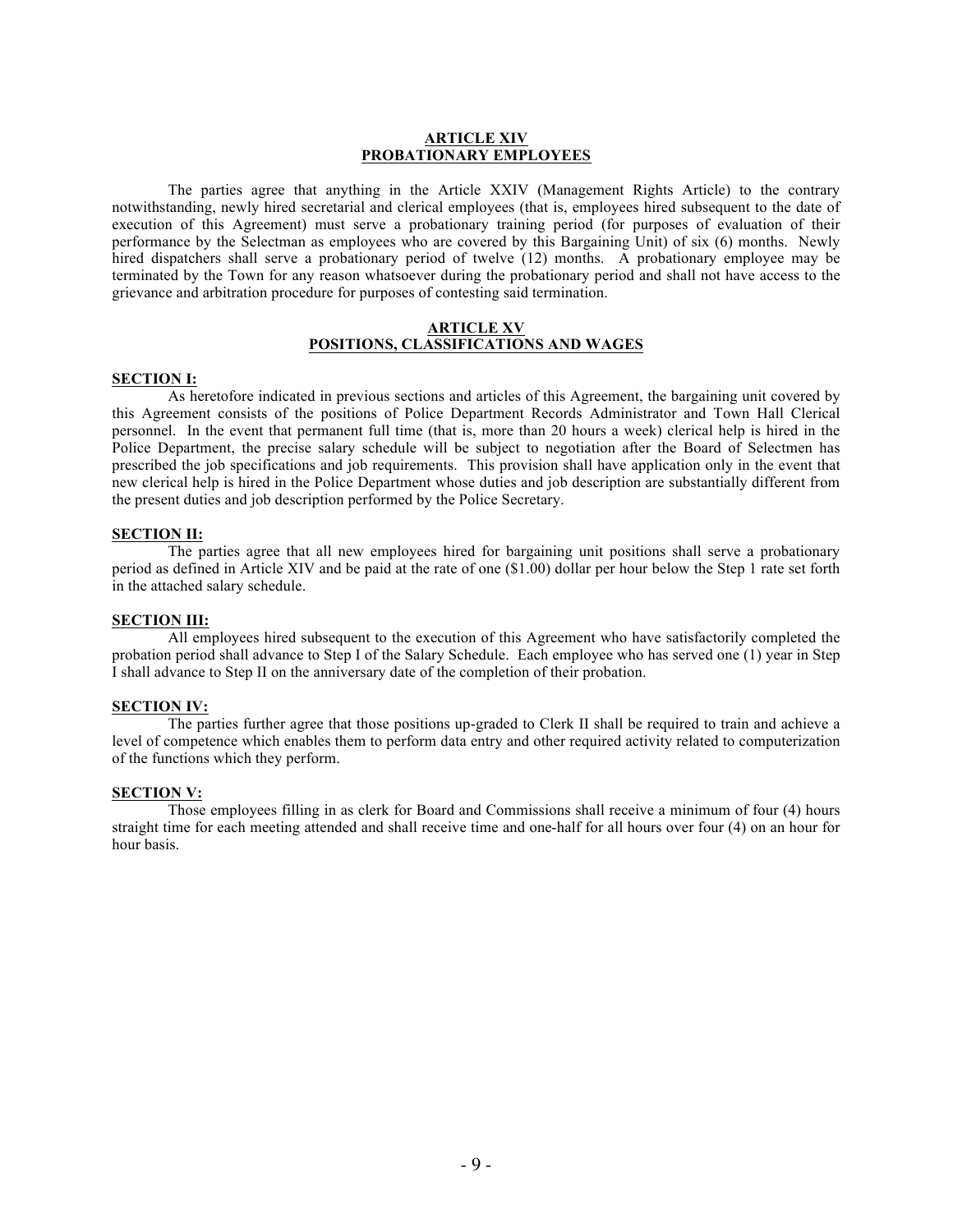#### **SECTION VI:**

The First Selectman may request an employee to work in a higher classification. Once the employee has worked in a higher classification for longer than a period of five (5) consecutive working days, the employee and / or the union representative may request the First Selectman to make an adjustment in salary for the out-of-class work which shall commence at time agreed upon by the parties.

In the event of extended absence or other extenuating circumstances, the First Selectman may authorize a salary adjustment in his or her discretion and shall communicate said adjustment in writing to the employee and the union representative.

**If an employee successfully completes a non-accredited course of study, that is related to his or her current position and has been approved in advance by his or her supervisor for tuition reimbursement, all necessary tuition and book costs for said approved course shall be reimbursed. This section shall not apply to undergraduate or graduate level courses at any college or university.**

#### **ARTICLE XVI LAYOFF AND RECALL**

#### **SECTION I:**

For the purpose of this Article there shall be three (3) classifications of employees:

- a. Police Records Administrator,
- b. Classification II (Clerk II),
- c. Classification III (Clerk I),

#### **SECTION II:**

In the event of the elimination of the bargaining unit position the employee, within the aforementioned classifications where the position is being eliminated, with the least seniority, shall be laid off first.

#### **SECTION III:**

No new employees shall be hired within said classification within one (1) year from the date of layoff until all laid off employees within said classification, who desire to return to work have been recalled.

#### **ARTICLE XVII TRANSFER AND POSTING**

#### **SECTION I:**

Whenever an opportunity for transfer occurs during the fiscal year in any existing job classification or as a result of the establishment of a new job classification a notice of such openings shall be posted on the bulletin boards at Town Hall and the Police Department, and a copy sent directly to the Association's President stating the job and location of the assignment.

Such posting shall be for a period of not less than five (5) working days. During this period, employees who wish to apply for the transfer, or new position, may do so by notifying the First Selectman's office.

#### **ARTICLE XVIII SENIORITY**

#### **SECTION I:**

The Town shall prepare a list of full-time employees showing their seniority in length of service with the Town and deliver same to the Union on or before December 1st of each year. upon completion of their probationary period, new employees shall be added to the this list.

New employees shall serve a probationary period as defined in Article XIV and shall have no seniority rights during this period, but shall be subject to all other provisions of this Agreement. All employees who have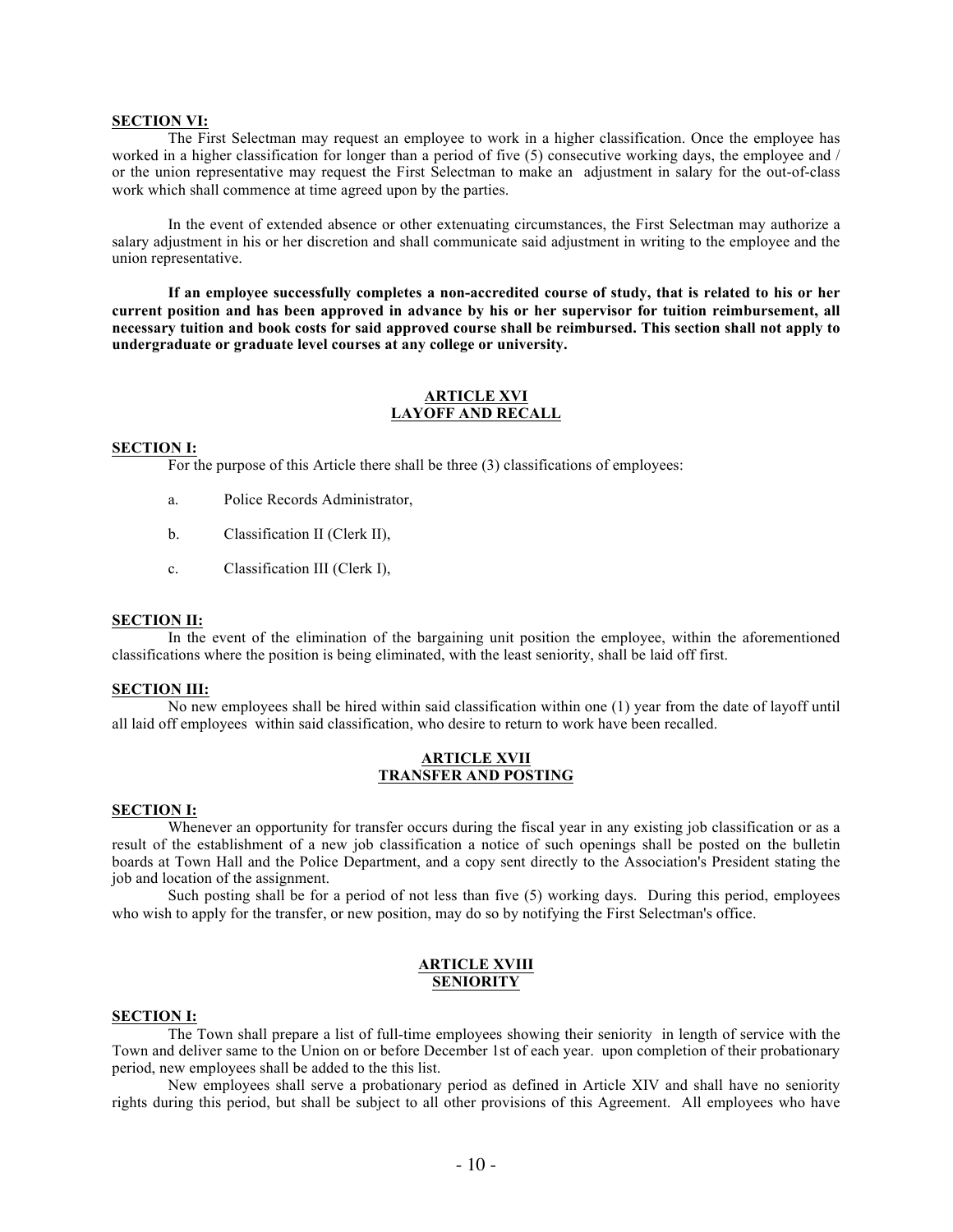completed their probationary period shall be full-time employees and shall acquire length of service records as of date of their employment. Probationary employees may be evaluated once each month by their department head or their designee.

#### **ARTICLE XIX SUSPENSIONS, DISMISSALS AND REPRIMANDS**

#### **SECTION I:**

An employee may not be suspended, dismissed or reprimanded without just cause.

#### **SECTION II:**

All written reprimands, suspensions and dismissals are subject to the grievance procedure.

#### **ARTICLE XX LONGEVITY**

#### **SECTION I:**

Employees shall receive longevity payments in a lump sum which shall be payable on December 1st of each year after the employee has completed five (5) years of service and in the following amounts:

| <b>YEARS OF SERVICE</b> | <b>AMOUNT</b> |
|-------------------------|---------------|
|                         | 0.20000       |

| 5 years  | \$300.00 |
|----------|----------|
| 10 years | \$350.00 |
| 15 years | \$400.00 |
| 20 years | \$450.00 |
|          |          |

#### **ARTICLE XXI LEAVES WITHOUT PAY**

#### **SECTION I:**

Leaves of absence without pay may be granted by the First Selectmen for a limited, definite period of six (6) months for the following reasons:

- a. For health reasons, upon advice of a physician
- b. For other personal reasons subject to the review of and recommendation of the First Selectman.

#### **SECTION II:**

Application for such leave of absence must be made in writing, stating the reason for the request and the length of time desired. A leave of absence expires, automatically at the date of expiration approved for the leave. If an extension is required, it must be approved by the First Selectman.

#### **SECTION III:**

During such leave of absence, the employee shall have the option to continue all group insurance at group rates at the employee's own expense.

#### **SECTION IV:**

Persons hired to fill vacancies left by a person on a leave of absence shall be hired as temporary employees not subject to this Agreement.

#### **SECTION V:**

Seniority shall continue during a leave of absence.

#### **SECTION VI:**

The employee shall reenter at the salary rate which he/she would have been entitled to at the start of the leave.

#### **SECTION VII:**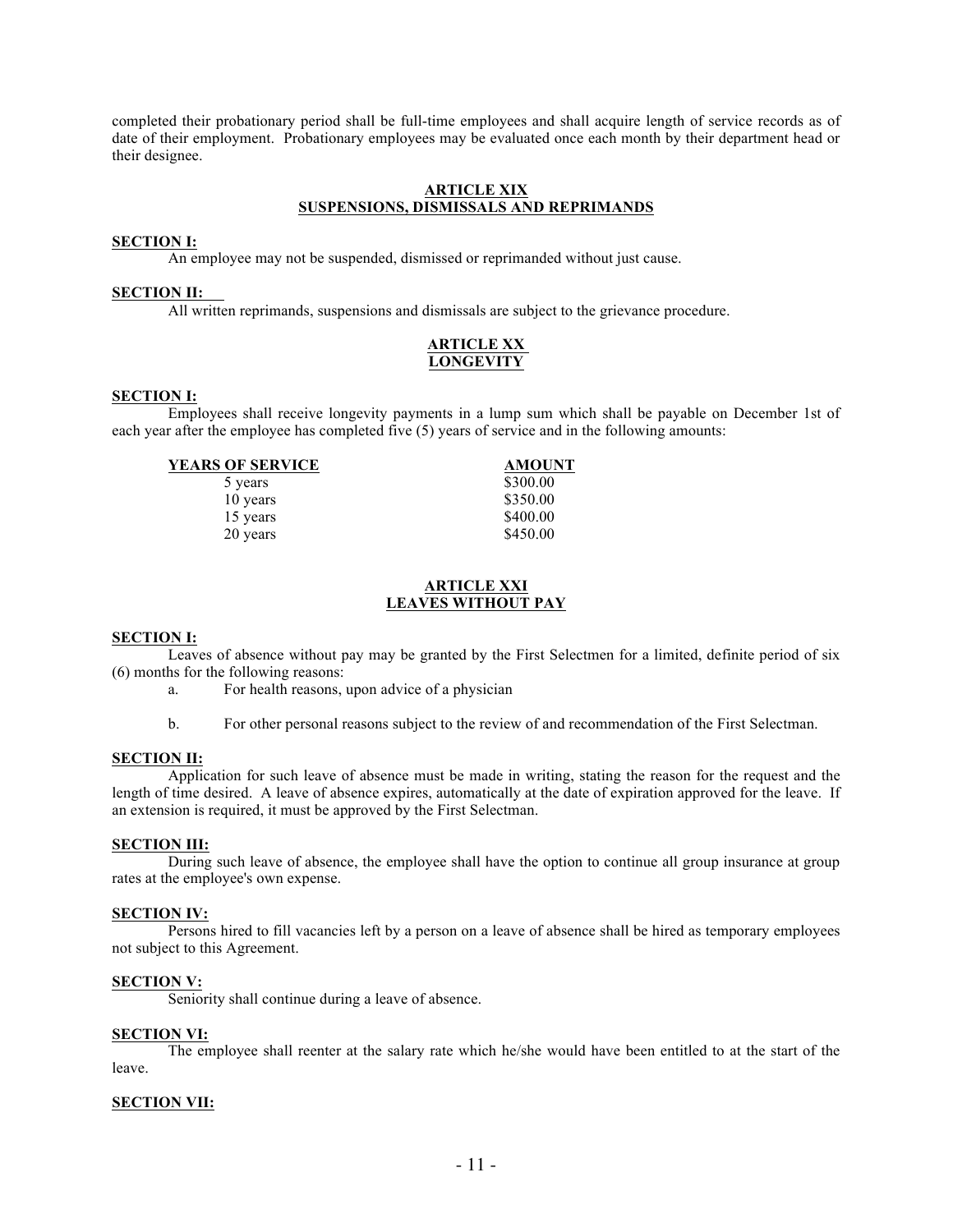A request for medical leave shall be accompanied by a physician's report and recommendation.

### **ARTICLE XXII UNION ACTIVITIES**

#### **SECTION I:**

Union officials may attend meetings for the purpose of negotiations during working hours without loss of pay. An additional total of two (2) days per year shall be granted to the "Bargaining Unit" with pay, for the purpose of attending a convention or steward training.

#### **ARTICLE XXIII SAVINGS CLAUSE**

#### **SECTION I:**

If any section, sentence, clause or phase of this Agreement shall be held for any reason to be inoperative, void or invalid, the validity of the remaining portions of this Agreement shall not be affected thereby.

#### **ARTICLE XXIV MANAGEMENT RIGHTS**

#### **SECTION I:**

The Town and the Union agree that the Town retains all rights it had prior to the signing of this Agreements, except as such rights, whether exercised or not, have been specifically relinquished or abridged in, or by this Agreement. Therefore, except as specifically stated otherwise in this Agreement, the Town retains the right to select, increase, including the hiring, promotion, demotion, transfer, and in addition, the Town continues to have the right to manage, direct, and select the employees who will perform police secretarial duties covered by this bargaining unit; and the Town retains operation, job specifications, job requirements, and worker efficiency and to determine the schedule of operation.

#### **SECTION II:**

In regard to the occupant of the Police Records Administrator position, the Police Chief shall have the power to discipline, including suspension periods not to exceed ten (10) working days; the Board of Police Commissioners shall have the power to discharge, for cause, subsequent to the mailing to the affected employee of a written statement of the reasons therefore and affording an opportunity for a hearing thereon.

#### **SECTION III:**

It is the right of the Town to implement a system of performance evaluation for bargaining unit employees and the Town agrees to meet with the Union and accept suggestions prior to implementation of such a procedure.

#### **ARTICLE XXV PAST PRACTICE CLAUSE**

#### **SECTION I:**

The Town Agrees to continue all the existing benefits and privileges presently enjoyed by the employees covered by this Agreement, in the event the benefits and privileges are not contrary to any provision of this Agreement. In the event of a dispute between the Town and the Union as to whether any claimed benefits and/or privileges are an existing benefit or privilege as of the date of execution of this Agreement, then the burden shall be upon the Union to prove the prior existence, as of the date of execution of this Agreement, of the claimed benefit and/or privilege.

#### **ARTICLE XXVI DURATION**

#### **SECTION I:**

This Agreement shall be effective as of the date of execution hereof by the Selectman and by the President of the Union, unless a different effective date is prescribed in this Agreement, for any section or article in this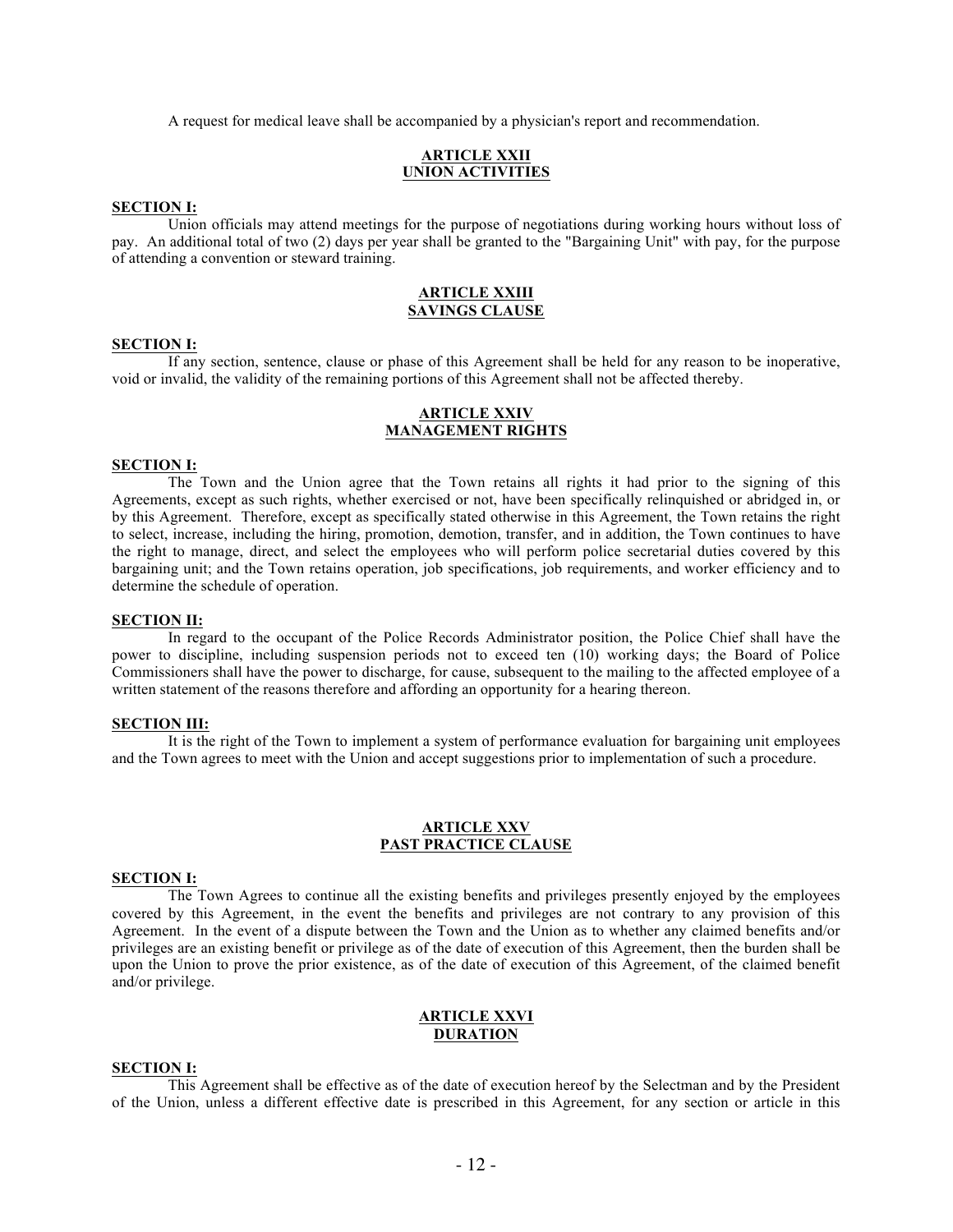Agreement, and shall remain in effect until June 30, 2021. This Agreement shall be automatically renewed for successive twelve (12) month period, (or any subsequent June 30, date in the event of renewal as per the terms hereof) that it desires to negotiate changes in the Agreement. Upon receipt of such notification, the parties shall arrange mutually convenient meetings for the purpose of consummating a new Agreement.

#### **ARTICLE XXVII SALARY INCREASES**

#### **SECTION I:**

All employees covered by this Agreement shall receive a two and one-half (2.5%) percent increase in wages effective December 1, 2017, a two and one-quarter (2.25%) percent increase in wages effective July 1, 2019, and a two and one-quarter (2.25%) percent increase in wages effective July 1, 2020.

#### **SECTION II:**

Effective July 1, 2012, the Town may implement, for employees, a bi-weekly payroll schedule instead of a weekly schedule, and payroll shall be by direct deposit into the employee's bank account(s), as set up through the payroll department. Employees shall complete any paperwork necessary to make such changes.

#### **DURATION AND SIGNATURE BLOCK**

The provisions of this Agreement shall be effective on December 1, 2017 and shall continue and remain in full force and effect to and including June 30, 2021.

#### **FOR THE MIDDLEBURY CLERICAL FOR THE TOWN OF MIDDLEBURY EMPLOYEES**

Patricia Traver **Edward B. St. John** President First Selectman

#### **FOR CSEA LOCAL 2001, SEIU ATTORNEY/CHIEF NEGOTIATOR**

Stephen R. Ferrucci, III Robert W. Smith Staff Representative Attorney

Date Date Date